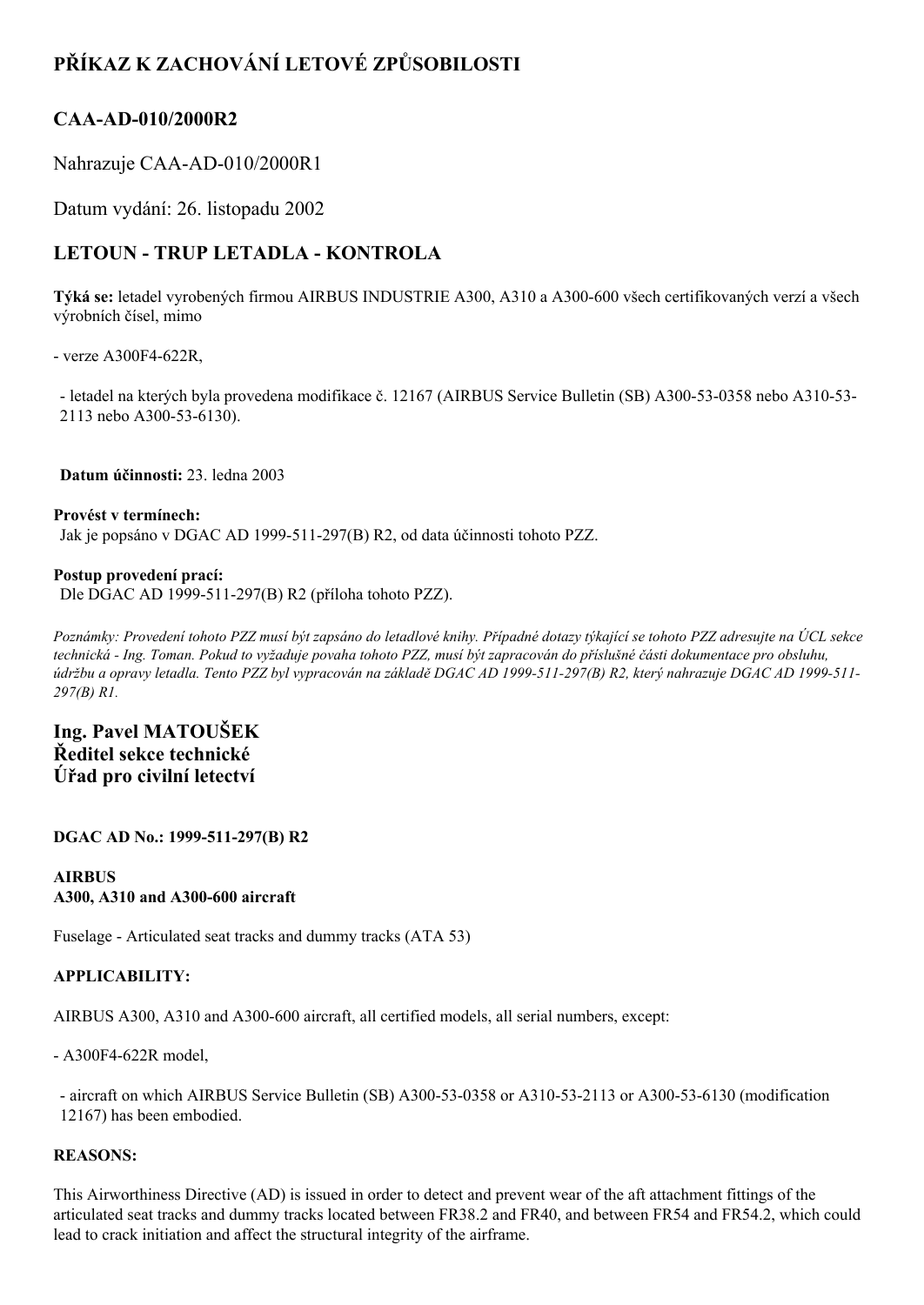This AD takes over the requirements of paragraph 1.1. of AD  $90-222-116(B)$  and those of AD  $97-116-222(B)$ .

Revision 2 of this AD:

- renders mandatory the embodiment of SB A300-53-0179 Revision 4,
- reduces the scope of the "APPLICABILITY" paragraph.

#### **COMPLIANCE:**

The following measures are rendered mandatory.

Perform an inspection of the articulated seat tracks and dummy tracks in accordance with the instructions of the following inspection programmes:

#### **A. A300 aircraft:**

1. Aircraft on which none of the following AIRBUS modifications have been embodied:

- modification No. 02109 (or Service Bulletin A300-53-0107),
- modification No.  $03135$  or  $03599$  (or Service Bulletin A300-53-0188)

Within 1,500 flight hours following the latest inspection performed in accordance with the requirements of paragraph 1.1. of AD 90222116(B) R4, inspect, and repair if required, the articulated seat tracks and dummy tracks, in accordance with the instructions of SB  $A300-53-0103$  Revision 5.

Repeat this operation at intervals not exceeding 1,500 flight hours.

2. Aircraft on which AIRBUS modification No. 02109 (or SB A300-53-0107) has been embodied, except aircraft on which modification No.  $03135$  or modification 03599 (or SB A300-53-0188) has been embodied:

Within 1,500 flight hours following the effective date of this AD at original issue, unless already accomplished, inspect, and repair if required, the articulated seat tracks and dummy tracks in accordance with the instructions of SB A300-53-0179 Revision 4.

Repeat this operation at intervals not exceeding 3,000 flight hours (or 6,000 flight hours if repaired with Cu-Be wear pad in accordance with AIRBUS A300 Structure Repair Manual (SRM) 53-15-00).

3. Aircraft on which AIRBUS modification No. 03135 or 03599 (or SB A300-53-0188) has been embodied:

Prior to the accumulation of 6,000 flights since new, unless already accomplished, inspect, and repair if required, the articulated seat tracks and dummy tracks in accordance with the instructions of SB A300-53-0329.

Repeat this operation at intervals defined in SB A300-53-0329 depending on the wear during the previous inspection.

B.  $A310$  and  $A300-600$  aircraft:

Prior to the accumulation of 6,000 flights since new, unless already accomplished, perform an inspection, and a repair if required, of the articulated seat tracks and dummy tracks, in accordance with the instructions of SB A310-53-2101 or A300-53-6105.

Repeat this operation at intervals defined in SB A310-53-2101 or A300-53-6105, depending on the wear during the previous inspection.

#### **REF.:**

AIRBUS Service Bulletins A300-53-0103 Revision 5, A300-53-0107, A300-53-0179 Revision 4, A300-53-0329, A310-53-2101, A300-53-6105 A300-53-0358, A310-53-2113, A300-53-6130 Any later approved revision of these SB's is acceptable. Structure Repair Manual AIRBUS INDUSTRIE A300 SRM 53-15-00.